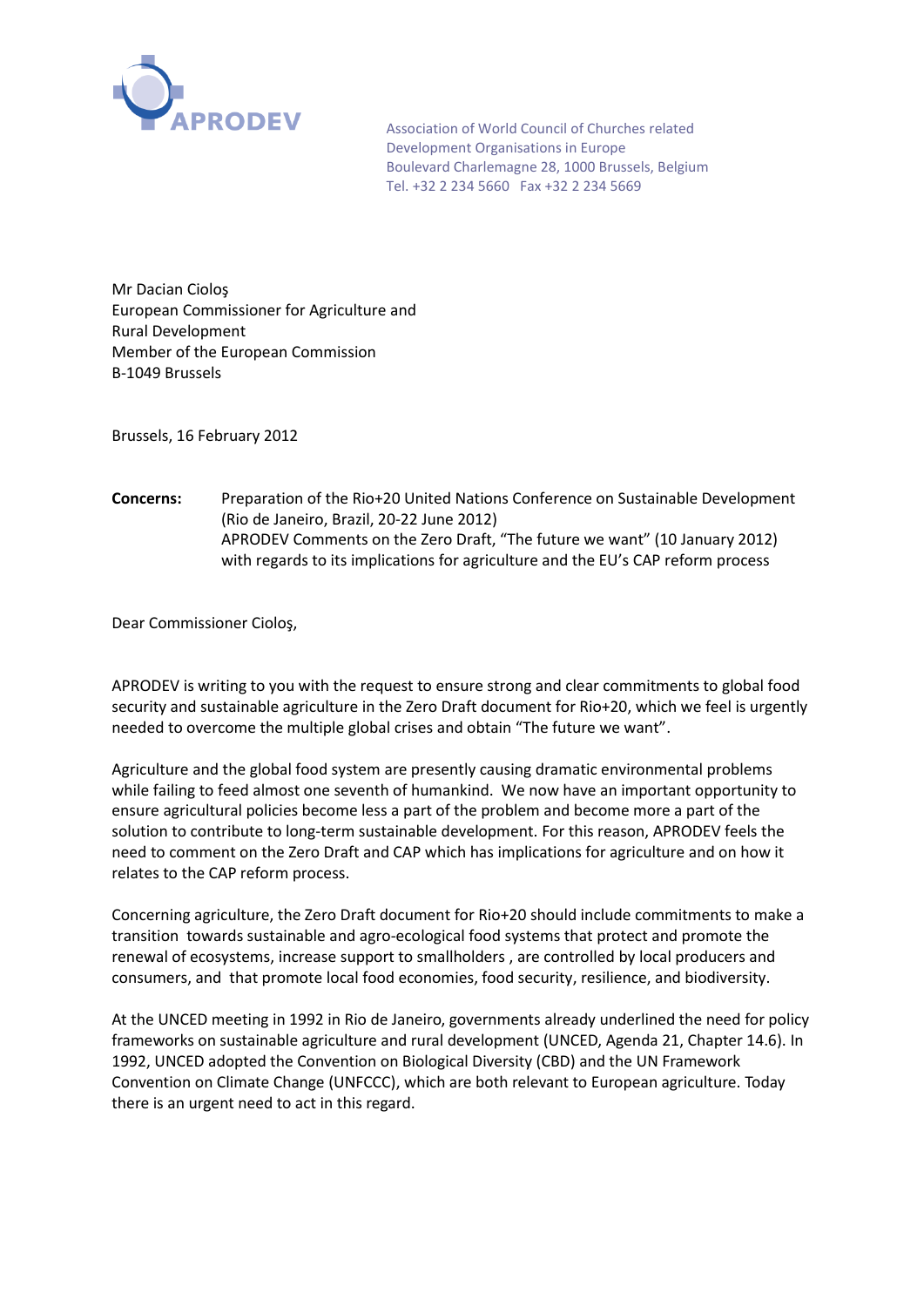The greening measures in the CAP reform proposals are a first step and seem to be a composition of different isolated measures across pillar I and II. The concept of greening in the CAP can neither be considered a comprehensive policy framework on sustainable agriculture and rural development nor are the greening measures consistently applied throughout the proposals. Further, the CAP 2013 proposals prioritise international competitiveness over socio-economic and environmental sustainability. This approach is also reflected in the Zero Draft. The current system of export orientation and GNP growth measured in purely financial terms is not called into question. Here we see one of the main shortcomings of the Zero Draft.

The EU CAP reform is first and foremost concerned with securing European food security. It argues that European production needs to increase to secure global food supplies and does not address its international responsibility in a serious way. However, the UNCED Agenda 21 commits countries to assess their agricultural strategies against their external impact to identify potential losers and necessary reviews of trade rules; this includes import and export flows and their impact on marginalised people. Agenda 21 (Chapter 14.25) further emphasises the importance of culturally and locally suited food supply and consumption patterns and calls on countries to prevent the substitution of local food by imports. However, the CAP reform proposal does not promote the diversification of agricultural production systems and the efficient use of domestic resources; and CAP proposals on crop rotation and incentives for legumes are too weak to be considered a convincing response to Agenda 21.

Agenda 21 calls for shared global responsibility to limit the negative effects of global productivity increases, to prevent soil degradation and accept ecological limits. It also appeals to countries to come up with (Chapter 14.6 and 14.44) joint solutions for a common sustainable future. Implicitly, this means that efficiency gains for sustainable productivity increases are best made in the South and that the EU should focus on reducing waste rather than on increasing production.

In response to its Agenda 21 commitments and to the new dimensions of resource-scarcity the EU should make bold commitments in the Rio+20 document that show clearly how Europe will implement the transition towards a biodiverse, sustainable and resilient food system that addresses the needs of the poor. Concerning agriculture, APRODEV recommends the following amendments to the current Draft Zero text:

## **[Green economy]**

We recommend amending:

31. We note that the transformation to a green economy should be an opportunity to all countries and a threat to none. We therefore resolve that international efforts to help countries build a green economy in the context of sustainable development and poverty eradication must not:

- a) create new trade barriers;
- b) impose new conditionalities on aid and finance;
- c) widen technology gaps or exacerbate technological dependence of developing countries on developed countries; the dependence created by GMO seeds is a case in point.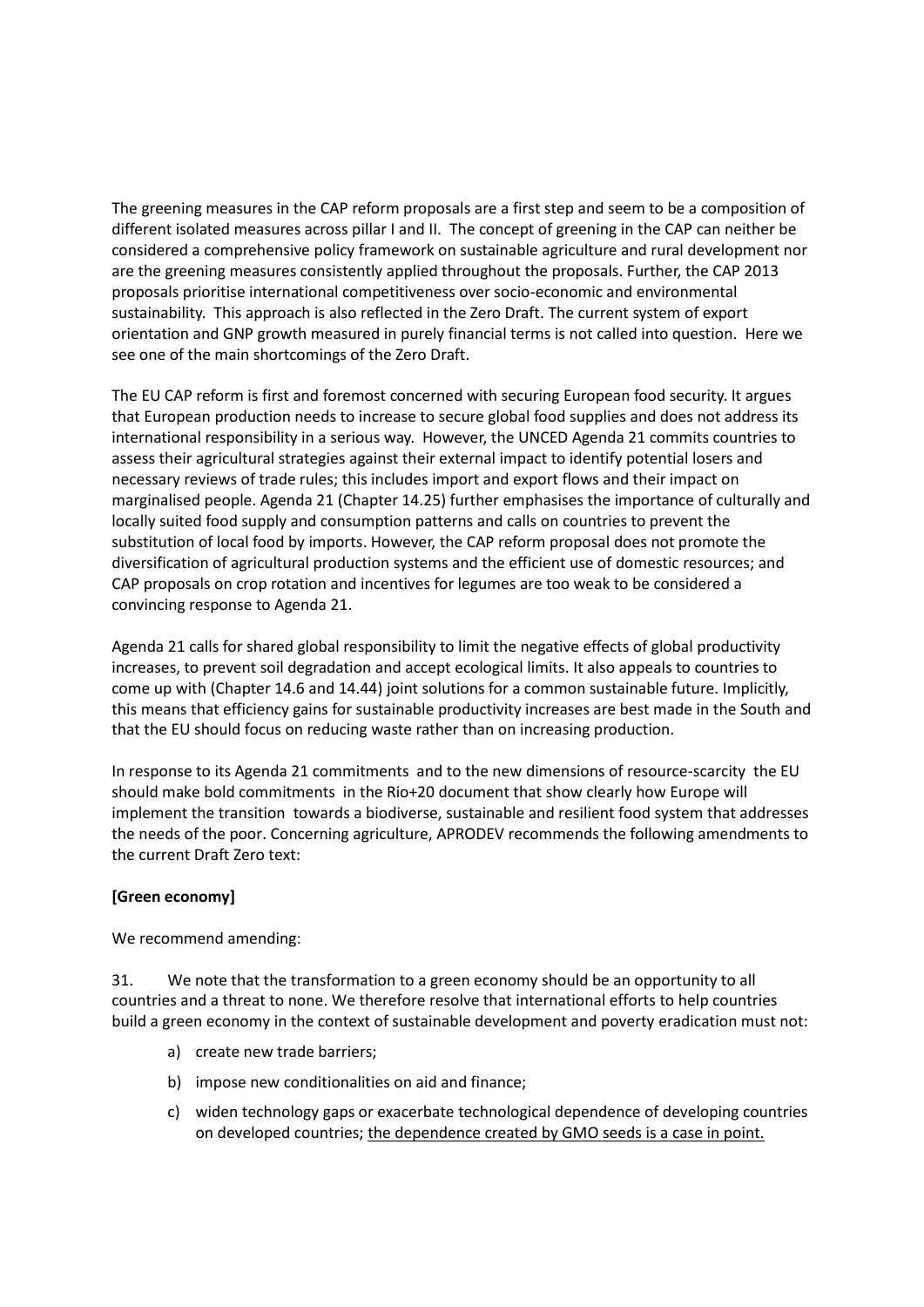d) restrict the policy space for countries to protect their economy against unfair competition, especially concerning agriculture and to pursue their own paths to sustainable development.

## **[Toolkits and experience sharing:]**

We recommend amending:

33. We support the creation of an international knowledge-sharing platform to facilitate countries' green economy policy design and implementation, including: a menu of policy options; a toolbox of good practices in applying green economy policies at regional, national and local levels;

a set of indicators to measure progress ;

a grievance mechanism for farmer organizations to file complaints regarding the effects of import surges and import substitution on their markets ;

an enforcement mechanism to prevent abuse of power and anti-competitive practices in the food and input markets ;

a directory of technical services, technology and financing that could assist developing countries; a mandate to the UN Committee on World Food Security (CFS) to develop a work plan specifying indicators for progress towards the implementation of the IAASTD findings with adequate follow up mechanisms at national level .

## **[Food Security]**

We recommend to delete and to replace:

64. We reaffirm the right to food and call upon all States to prioritize sustainable intensification of food production through increased investment in local food production, improved access to local and global agri-food markets, and reduced waste throughout the supply chain, with special attention to women, smallholders, youth, and indigenous farmers. We are committed to ensuring proper nutrition for our people.

64: We welcome the findings of International Assessment of Agricultural Science and Technology for Development (IAASTD) which highlights the unsustainable nature of the current food system, which is failing both to ensure the right to food and to preserve the ecosystems on which future food production depends. This situation is exacerbated by climate change and other forms of environmental degradation. We reaffirm the right to food and call for a transition to sustainable agriculture and food systems based on enhanced support to small scale farmers , and agro-ecological farming methods and other sustainable and resilient forms of food production that contribute to poverty reduction, gender justice and climate change adaptation while preserving ecosystem services for future generations.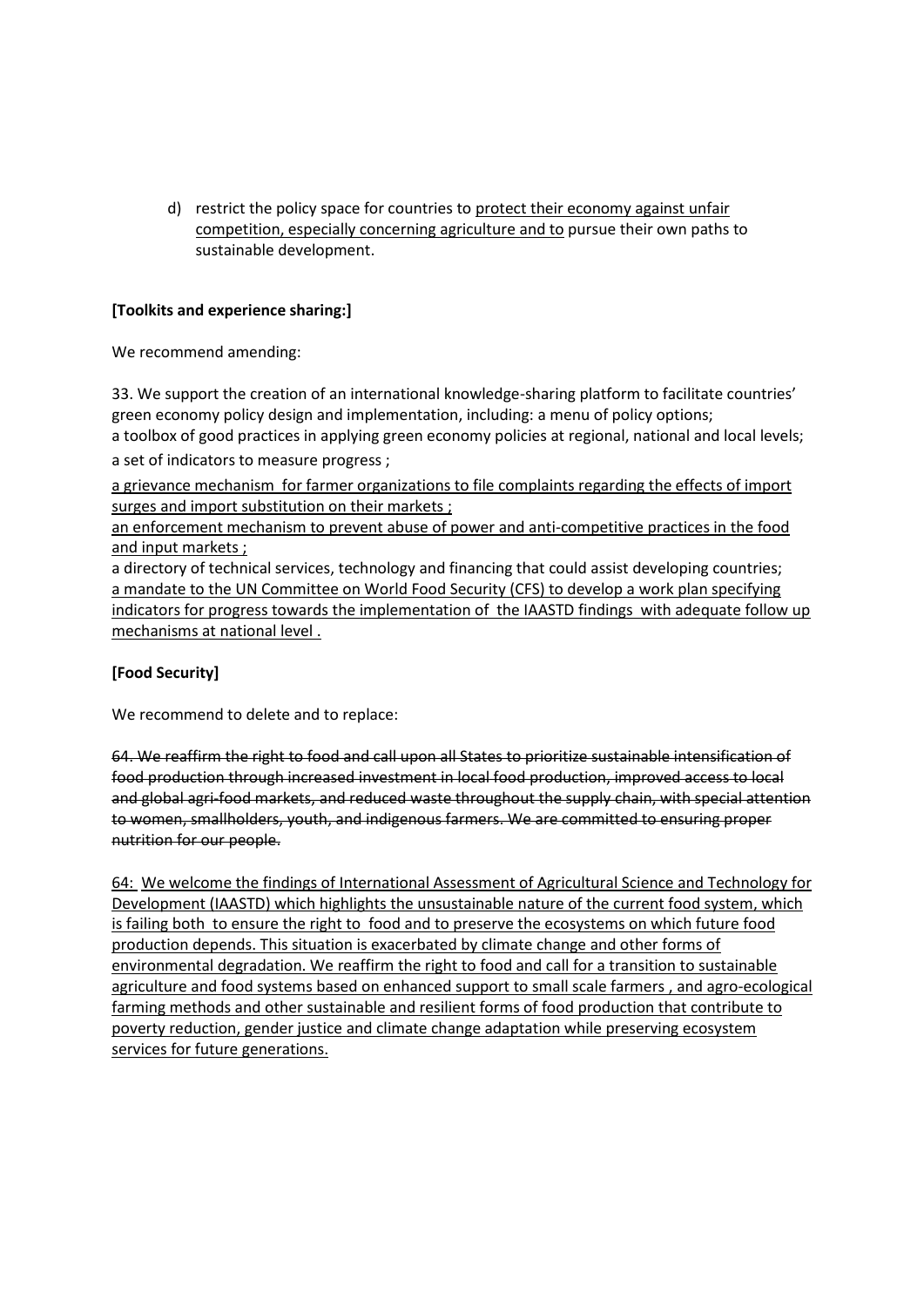We recommend amending:

65. We call for more transparent, and open- and fair trading systems, and, where appropriate, practices that contribute to the stability of food prices and domestic markets as well as allowing better market access for smallholders; ensure equitable access to land, water and other resources; support the self-organisation of small scale food producers; address the externalities of agriculture and implement the polluter pays principle; and support social protection programmes

66. We further support initiatives at all levels that improve access to information, enhance interactions among and between among farmers and the scientific community through education and extension services, promote farmer-driven research and innovation, decrease waste and loss throughout the food system, focus on farmers working with sustainable practices on marginal land and increase the use of appropriate technologies agro-ecological approaches and other appropriate technologies for sustainable agriculture. for sustainable agriculture.

We welcome this paragraph:

77. We stress the need to provide social protection to all members of society, including those who are not employed in the formal economy. In this regard, we strongly encourage national and local initiatives aimed at providing a social protection floor for all citizens.

We recommend amending:

92. We recognize the economic and social significance of equitable access to land, particularly its contribution to growth, food security, and poverty eradication and gender justice. We note that the intensity of desertification of most of Africa's arable land is a serious challenge to sustainable development in the region. We call for enhanced support by the international community to the implementation of the United Nations Convention to Combat Desertification (UNCCD).

95. We call for strengthening the Strategic Approach to International Chemicals Management (SAICM), to step up efforts towards a more robust, coherent, effective and efficient international regime for chemicals throughout their lifecycle, taking account of their detrimental impacts on health and the environment, including the loss of biodiversity. Sustainable and adequate long-term funding will be important to assist developing countries with sound chemical and waste management through an integrated approach.

## **[Trade]**

We recommend amending:

125. We reaffirm that there is an urgent need for the international economic and financial institutions to work together to ensure that developing countries, particularly the least developed countries, are able to participate effectively in making the rules of benefit from the advantages of